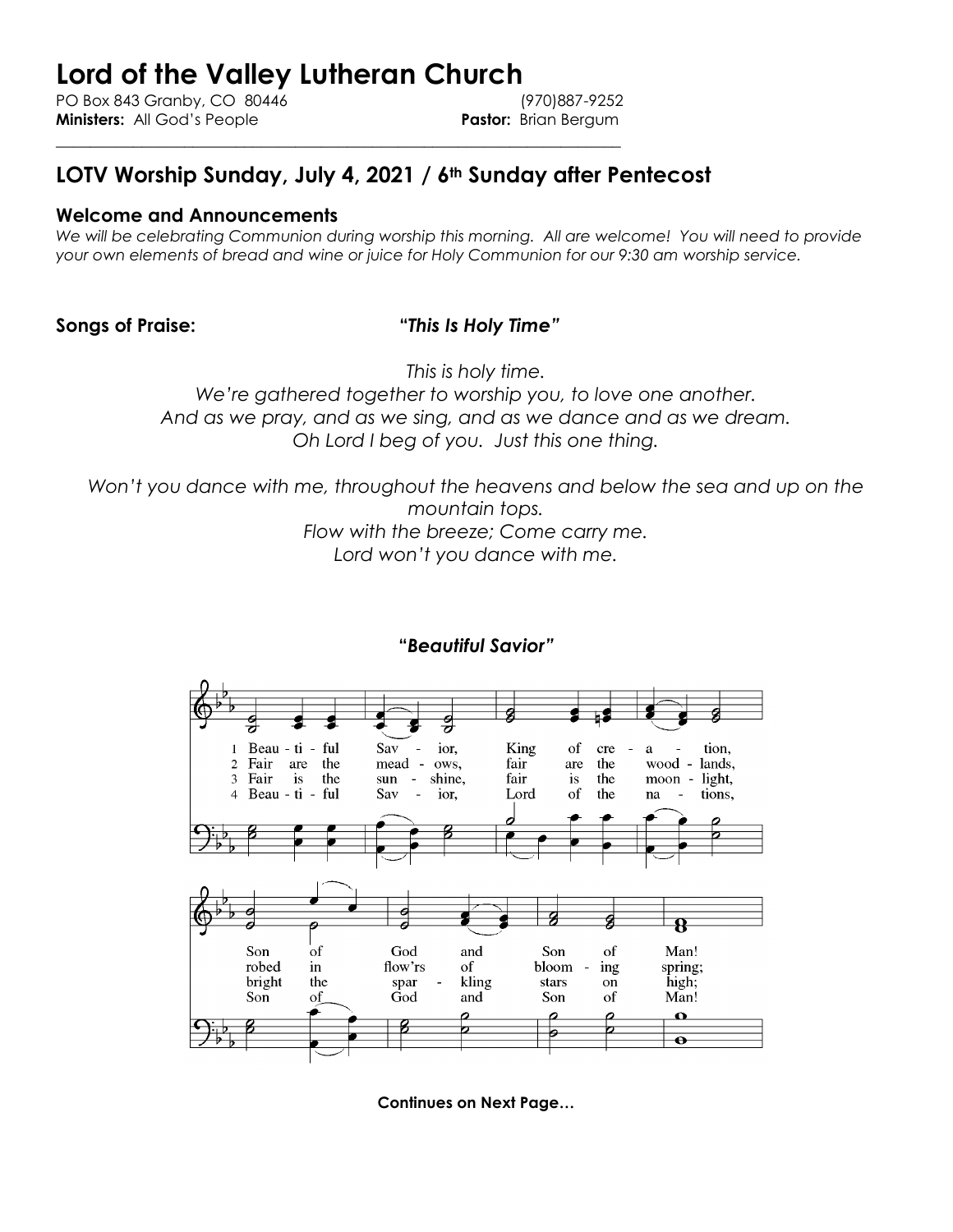

#### **Thanksgiving for Baptism**

Pastor: In the name of the Father, and of the Son, and of the Holy Spirit.

#### **All: Amen.**

Pastor: Joined to Christ in the waters of Baptism, we are clothed with God's mercy and forgiveness. Let us give thanks for the gift of Baptism.

#### **All: We give you thanks, O God, for in the beginning your Spirit moved over the waters and by your Word you created the world, calling forth life in which you took delight.**

Pastor: Through the waters of the flood you delivered Noah and his family. Through the sea you led your people Israel from slavery into freedom. At the river your Son was baptized by John and anointed with the Holy Spirit. By water and your Word you claim us as daughters and sons, making us heirs of your promise and servants of all.

#### **All: We praise you for the gift of water that sustains life, and above all we praise you for the gift of new life in Jesus Christ. Shower us with your Spirit, and renew our lives with your forgiveness, grace and love.**

Pastor: To you be given honor and praise through Jesus Christ our Lord in the unity of the Holy Spirit, now and forever.

#### **All: Amen**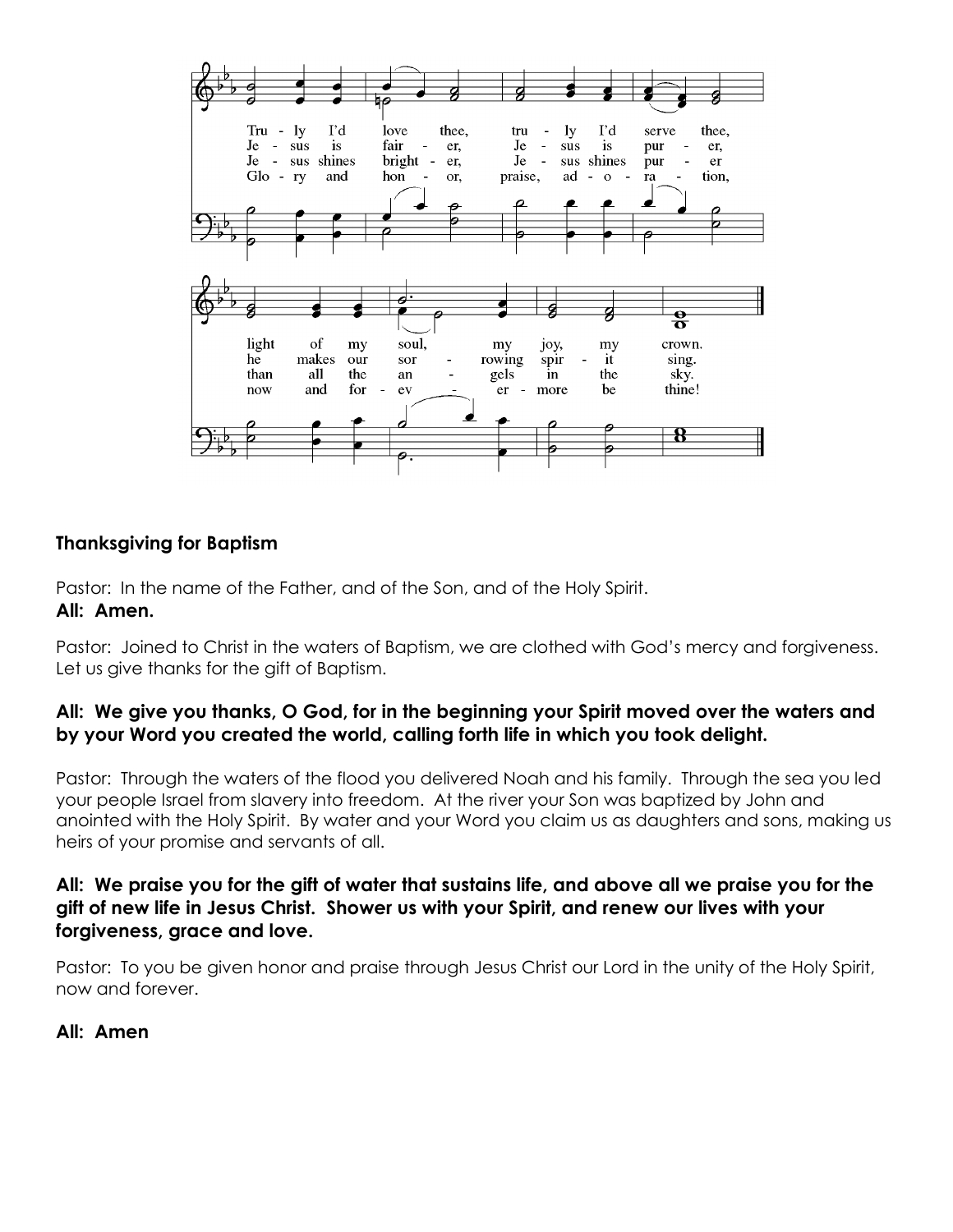

#### **Scripture Readings**

After each reading – Reader: The Word of God for the People of God. **ALL: Thanks be to God.**

#### **Ezekiel 2: 1-5**

[A voice] said to me: O mortal, stand up on your feet, and I will speak with you. And when he spoke to me, a spirit entered into me and set me on my feet; and I heard him speaking to me. He said to me, Mortal, I am sending you to the people of Israel, to a nation of rebels who have rebelled against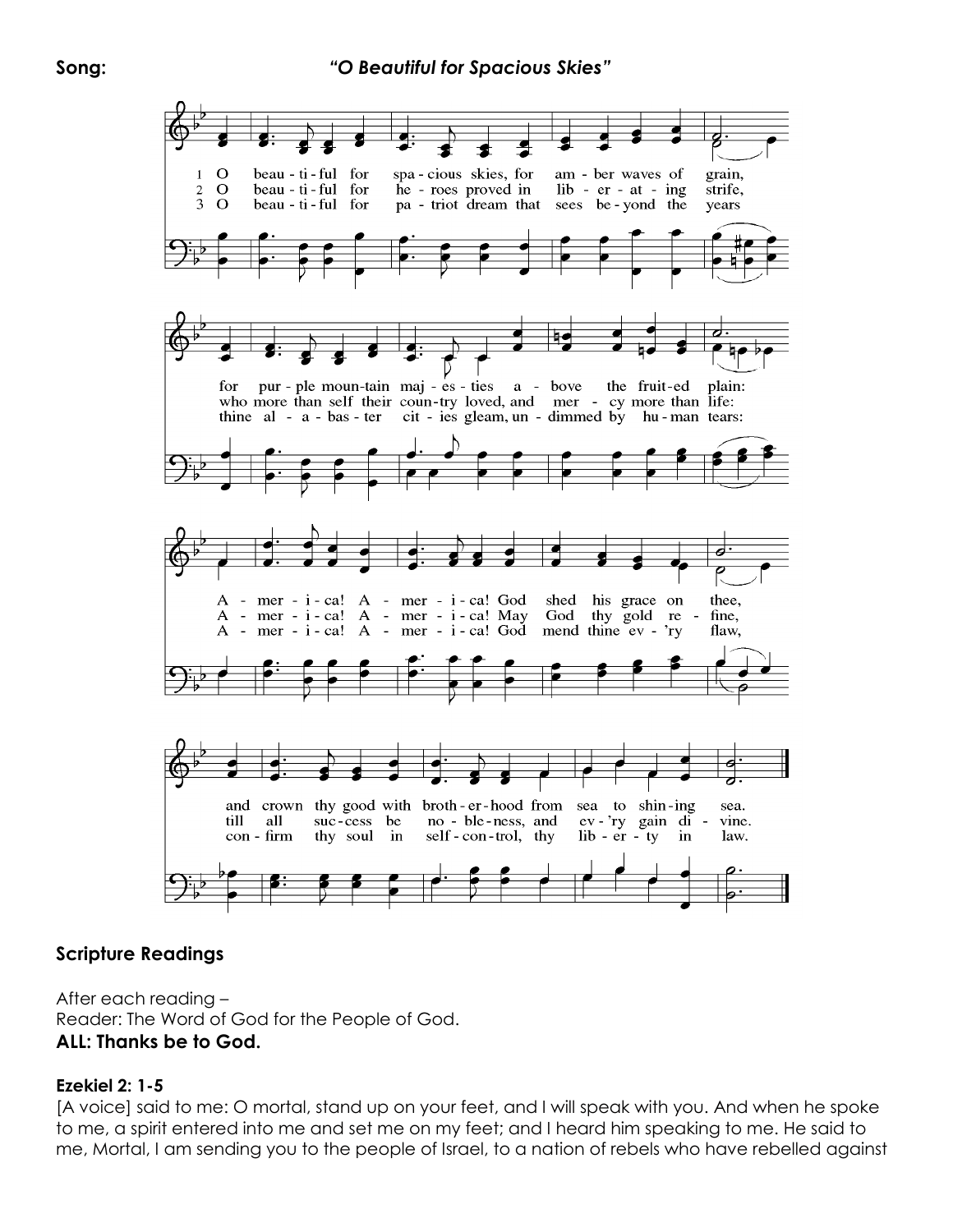me; they and their ancestors have transgressed against me to this very day. The descendants are impudent and stubborn. I am sending you to them, and you shall say to them, 'Thus says the Lord GOD.' Whether they hear or refuse to hear (for they are a rebellious house), they shall know that there has been a prophet among them.

#### **2 Corinthians 12: 2-10**

I know a person in Christ who fourteen years ago was caught up to the third heaven—whether in the body or out of the body I do not know; God knows. And I know that such a person—whether in the body or out of the body I do not know; God knows— was caught up into Paradise and heard things that are not to be told, that no mortal is permitted to repeat. On behalf of such a one I will boast, but on my own behalf I will not boast, except of my weaknesses. But if I wish to boast, I will not be a fool, for I will be speaking the truth. But I refrain from it, so that no one may think better of me than what is seen in me or heard from me, even considering the exceptional character of the revelations. Therefore, to keep me from being too elated, a thorn was given to me in the flesh, a messenger of Satan to torment me, to keep me from being too elated. Three times I appealed to the Lord about this, that it would leave me, but he said to me, 'My grace is sufficient for you, for power is made perfect in weakness.' So, I will boast all the more gladly of my weaknesses, so that the power of Christ may dwell in me. Therefore I am content with weaknesses, insults, hardships, persecutions, and calamities for the sake of Christ; for whenever I am weak, then I am strong.

### **Gospel Reading**

After reading – Pastor: The Gospel of the Lord. **Congregation: Thanks be to God.**

#### **Mark 6: 1-13**

[Jesus} came to his hometown, and his disciples followed him. On the sabbath he began to teach in the synagogue, and many who heard him were astounded. They said, 'Where did this man get all this? What is this wisdom that has been given to him? What deeds of power are being done by his hands! Is not this the carpenter, the son of Mary and brother of James and Joses and Judas and Simon, and are not his sisters here with us?' And they took offence at him. Then Jesus said to them, 'Prophets are not without honor, except in their home town, and among their own kin, and in their own house.' And he could do no deed of power there, except that he laid his hands on a few sick people and cured them. And he was amazed at their unbelief.

#### The Mission of the Twelve

Then he went about among the villages teaching. He called the twelve and began to send them out two by two, and gave them authority over the unclean spirits. He ordered them to take nothing for their journey except a staff; no bread, no bag, no money in their belts; but to wear sandals and not to put on two tunics. He said to them, 'Wherever you enter a house, stay there until you leave the place. If any place will not welcome you and they refuse to hear you, as you leave, shake off the dust that is on your feet as a testimony against them.' So they went out and proclaimed that all should repent. They cast out many demons, and anointed with oil many who were sick and cured them.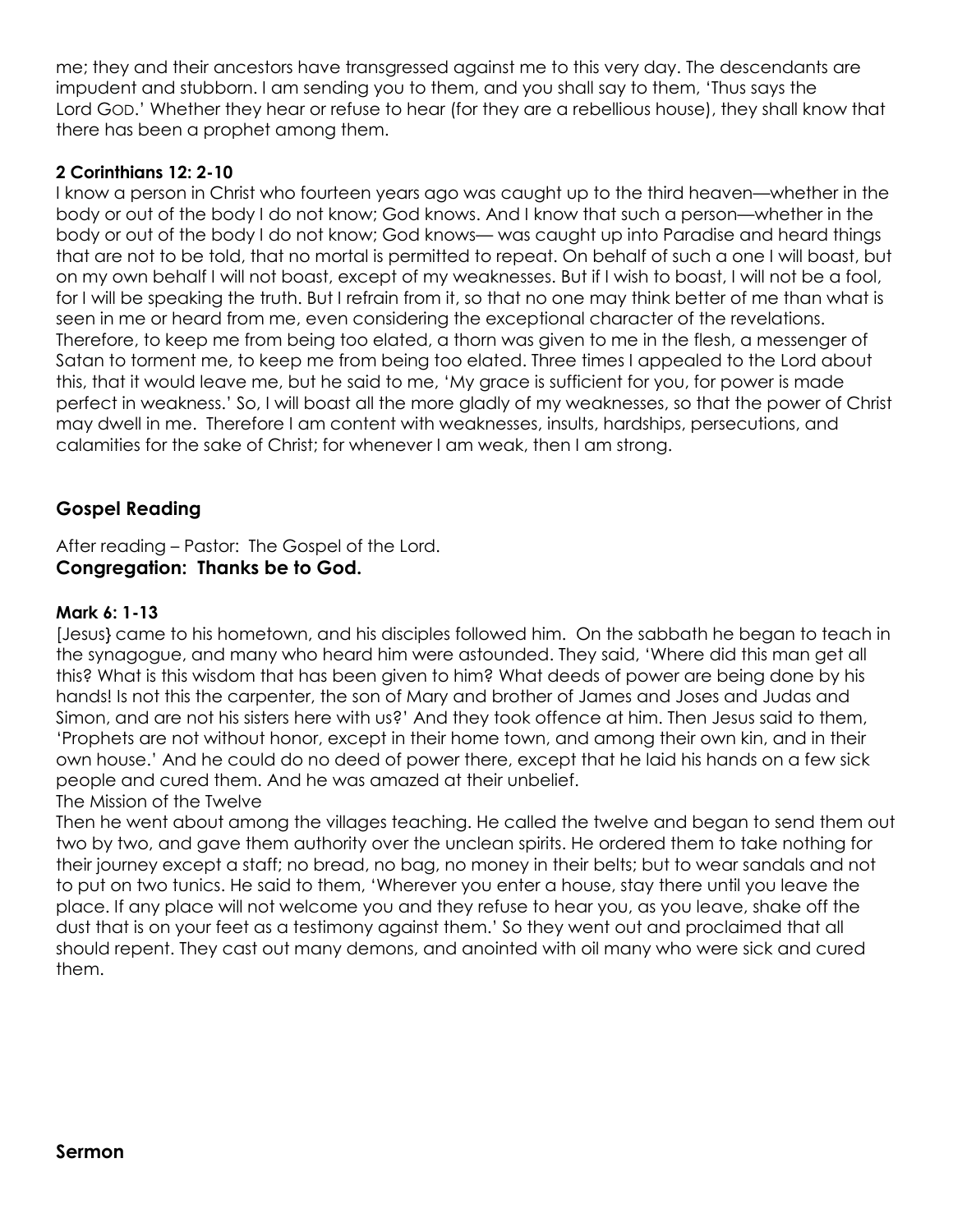### **Song:** *"Psalm 121"*

*I lift my eyes up, up to the mountains. Where does my help come from? My help comes from you, Maker of Heaven, Creator of the earth. Oh, how I need you Lord. You are my only hope. You are my only prayer. So I will wait for you to come and rescue me, To come and give me life.*

**Affirmation of Faith** "Apostles Creed"

**I believe in God, the Father almighty, creator of heaven and earth. I believe in Jesus Christ, God's only Son, our Lord, who was conceived by the Holy Spirit, born of the virgin Mary, suffered under Pontius Pilate, was crucified, died, and was buried; he descended to the dead. On the third day he rose again; he ascended into heaven, he is seated at the right hand of the Father, and he will come to judge the living and the dead. I believe in the Holy Spirit, the holy catholic church, the communion of saints, the forgiveness of sins, the resurrection of the body, and the life everlasting. Amen.**

#### **Offering**

**Prayers**

**Holy Communion**

**Benediction**